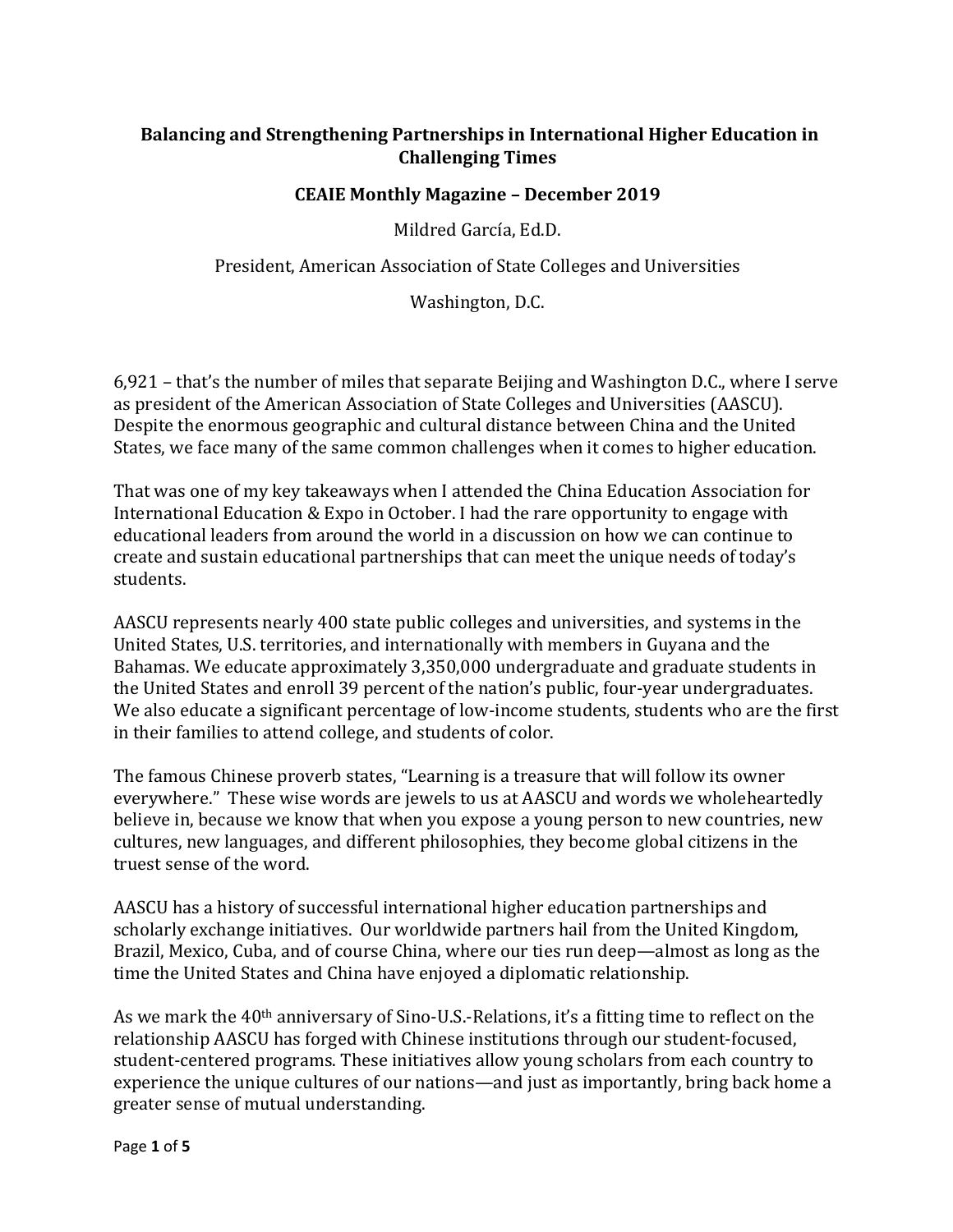#### **Student Mobility Trends in the Past Decade**

When we look at social mobility trends and the importance of international education, the impact is significant. In 2007, a little over 81,000 Chinese students studied in the United States; just a decade later, that number had quadrupled to more than 363,000. The number of American students studying in China is once again experiencing growth after several years of decline.

In 2017-18, a little more than one million international students were enrolled at U.S. institutions, with China leading all other nations at 363,341 students, according to the International Institute for Education. For some context, that number represents 36 percent of international students.

However, the number of international graduate students has declined for two consecutive years. Meanwhile, according to early numbers from the fall semester, some U.S. universities are reporting that international student enrollment is down by 20 percent or more. 

The United States has long thrived on a culture of innovation and diversity that draws upon the talents and creativity of students from every part of the world—including China. Some believe that the rumors regarding visa issues and the current political climate are contributing to the perception that the U.S. is no longer a welcoming country. However, when I met with the U.S. Embassy during my visit, they informed us that if you have the appropriate documents, visas will be approved. At AASCU, we are as committed as ever to welcoming China's best and brightest students. All you need to do is ask the students who are enrolled at our AASCU institutions.

AASCU is also committed to assisting our members in increasing and diversifying international student enrollment, whether by designing signature programs or strengthening our existing programs with established partners in selected countries and regions. 

### **AASCU's Partnerships in China**

AASCU has a long-standing history of international education partnerships in China. We have eight programs on student mobility alone including the Undergraduate Transfer Program, which dates back to 2001, and the Youth Exchange Students Program in which Chinese students participate in one year or one semester of non-degree study at an American institution of higher learning.

There also is the Rising Star Student Study Tour—a flagship student exchange program under the framework of the China-U.S. High-level Consultation on People-to-People Exchange (CPE) in the sector of vocational education. AASCU's International Education Office, a co-sponsor of this initiative along with CEAIE, selects students from its member universities to experience two weeks of intensive training and study in host Chinese vocational colleges.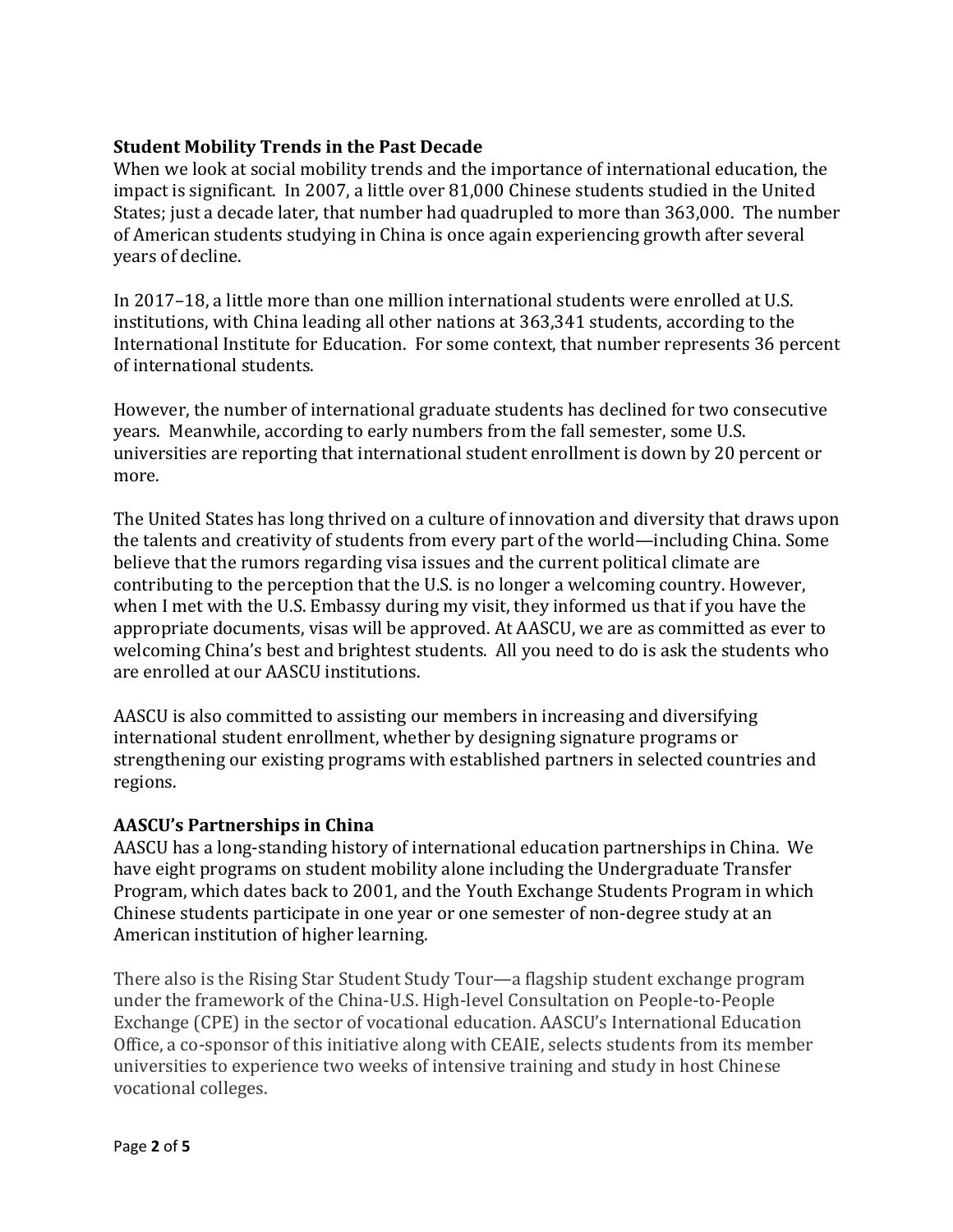This year's program was based in four cities: Beijing, Xi'an, Shanghai and Wuxi. More than a dozen American undergraduate students visited China for two weeks, spending time with Chinese students, learning about China's rich history and traditions, broadening their horizons, and building lasting relationships.

When we ask AASCU students who participated in the Rising Star Student Study Tour what they enjoyed most about their time in China, they say the real-world experience they gained and the collaborations with their Chinese peers was life-changing and life-affirming. Many of these students have never left their hometowns, let alone travel thousands of miles away to another country. For many, it was the first experience getting a passport, securing a visa, and getting on a plane. Seeing the world through a different lens is an experience our students never forget.

Over the last 18 years, 5,000 Chinese students have participated in our Sino-America Cooperation on Higher Education and Professional Development (CHEPD) 1+2+1 Program. Under this program, Chinese students begin their college career with a year in their Chinese institution, followed by two years in an American institution. They ultimately conclude their final year back in China, allowing them to earn two degrees: one from China and one from the United States. More than 2,500 have graduated, and 122 Chinese institutions and 40 U.S. institutions have participated. I'm pleased to note that half of the Chinese graduates have gone on to pursue graduate school in America.

The programs are indeed supporting the training of the future leaders of the United States and China—ultimately promoting mutual understanding between our two countries. This year will see the highest number to participate since the program's inception in 2001.

Each year for the past 18 years, in partnership with CEAIE, AASCU brings senior education leaders—including university presidents, provosts, department heads, and faculty—to China to participate in a series of activities designed to create and sustain educational partnerships. This year, more than 20 participants traveled to Beijing, working on building sustainable linkages.

On the faculty professional development side, approximately 100 professors from China and 30 from the United States participate in our Visiting Scholars Program annually. As part of our China Studies Institute 15 U.S. faculty members visit China for three weeks.

In the end, AASCU's programs in China have left a number of lasting benefits:

- **•** Provided quality multi-cultural education to more than 5,000 Chinese students.
- $\blacksquare$  Helped internationalize American universities, increasing awareness and broadening student perspectives.
- Deepened ties and connections between Chinese and American institutions, offering opportunities for collaborative research and joint program development.
- Promoted good will and mutual understanding between our two countries.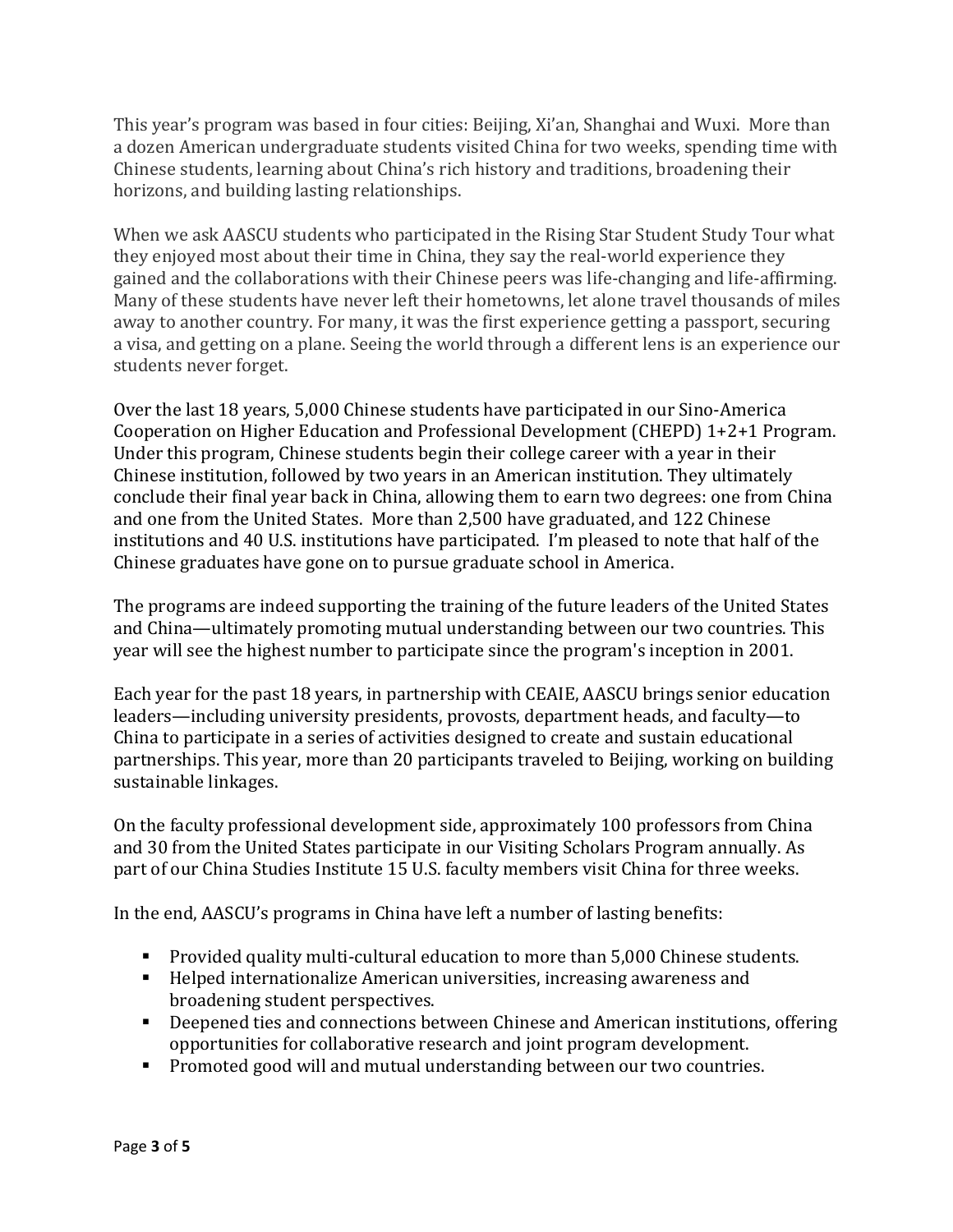## Best Practices Models and AASCU Experiences to Help Members Achieve **Internationalization Goals**

We are proud of the successes of our international partnerships that promote student mobility. Ensuring that our students are prepared in a rapidly changing global society is one of AASCU's core tenets.

But we know that we must remain clear-eyed about the challenges ahead. In 2009, AASCU published an essay titled *Leadership for Challenging Times*, a report of the Commission on Presidential Leadership and Global Competitiveness. The commission was comprised of 13 college and university presidents whose goal was to address the question, "What should our institutions do to ensure that our students remain globally competitive?"

Guiding their work was the premise that presidential leadership is key to the success of any effort to make the nation's state colleges and universities more effective in educating graduates who understand international and intercultural dimensions of the challenges confronting the nation and the world.

A decade after its publication, we are still examining the keys to success in the innovation and transformation of higher education, specifically with higher education leadership. We are compelled to ask ourselves the tough questions:

- How should we, as educators, prepare our younger generations to be ready for this fast-changing world?
- How do we prepare them not just for skills they need, but also the awareness and understanding of diverse cultures and traditions around them?

Some of the challenge in meeting these goals are financial. We know that exposure to other cultures is enormously beneficial on both a personal and professional basis, but far too many students don't have the financial means to study abroad.

Therefore, per the report's recommendations, it is incumbent upon all of us to "explore" strategies to make study abroad a more viable and attractive option for all students." This is particularly a challenge for students of color, low-income and/or first generation college students in the U.S. who represent the fastest growing component of higher education in the country.

While internationalization is growing more prevalent across higher education, the 2009 AASCU report also recommended that we "affirm the centrality of global competence in an institutional mission and strategic plan." The study urged us to use our curriculum, pedagogy and other learning opportunities to strengthen global awareness. Ten years after the report was written, these challenges still hold true as the pace of technological change continues to accelerate.

AASCU is also committed to assisting our member institutions in strengthening the internationalization of their campuses in order to fulfill their mission to prepare engaged global citizens through high quality programming and services.